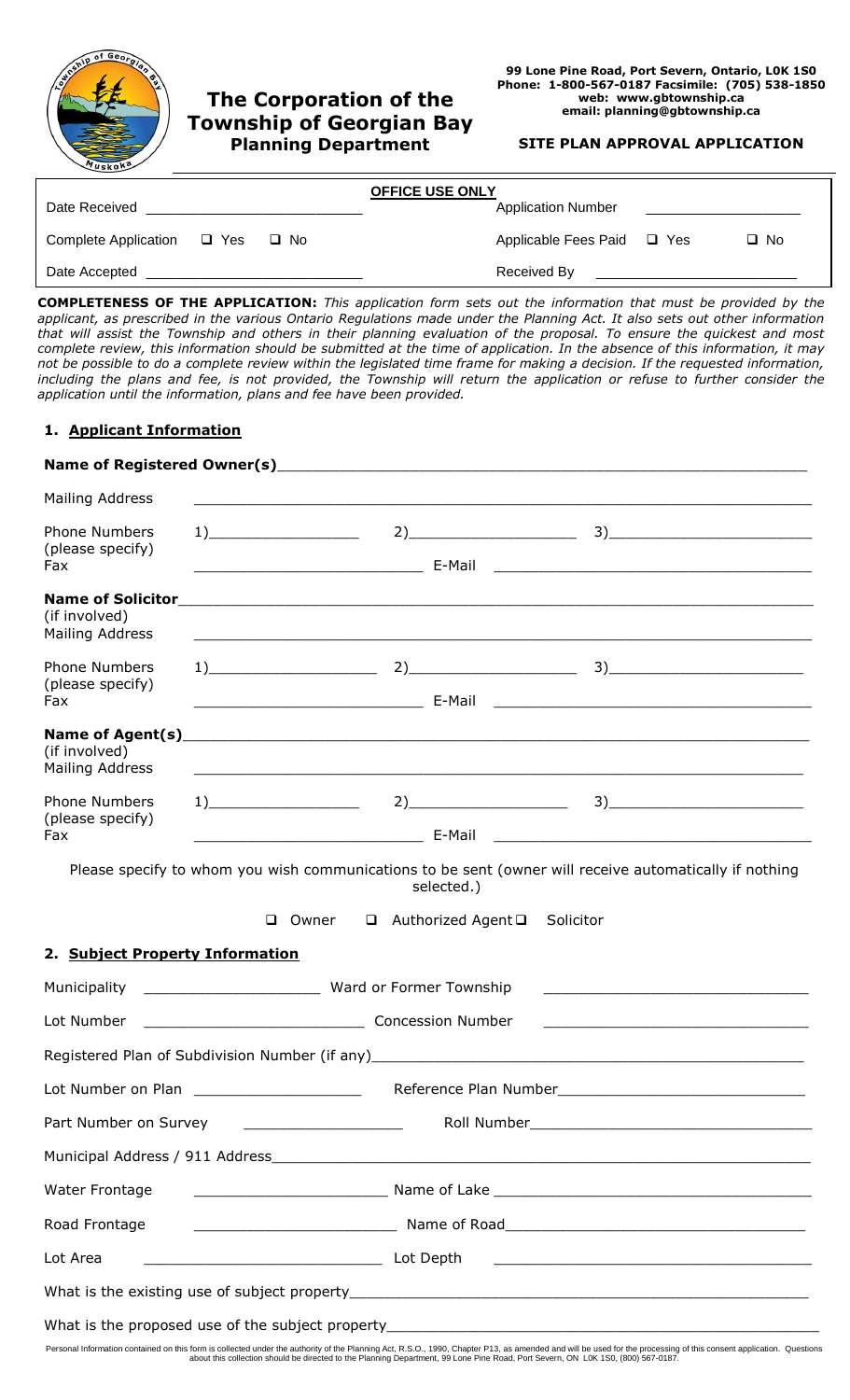| Is this application concurrent with a Minor Variance Application?                                  | $\Box$ Yes | ∩ No      |
|----------------------------------------------------------------------------------------------------|------------|-----------|
| Is the subject property currently being subdivided by a plan of subdivision or consent? $\Box$ Yes |            | $\Box$ No |
|                                                                                                    |            |           |

\_\_\_\_\_\_\_\_\_\_\_\_\_\_\_\_\_\_\_\_\_\_\_\_\_\_\_\_\_\_\_\_\_\_\_\_\_\_\_\_\_\_\_\_\_\_\_\_\_\_\_\_\_\_\_\_\_\_\_\_\_\_\_\_\_\_\_\_\_\_\_\_\_\_\_\_\_\_\_\_\_\_\_\_\_\_\_\_

If so, please note file number(s) $\equiv$ 

#### **AFFIDAVIT OR SWORN DECLARATION FOR THE PRESCRIBED INFORMATION**

I / We \_\_\_\_\_\_\_\_\_\_\_\_\_\_\_\_\_\_\_\_\_\_\_\_\_\_\_\_\_\_\_\_\_\_\_\_\_\_ solemnly declare that all statements contained in this application and in all statements contained in all exhibits transmitted herewith are true and I / We make this solemn declaration conscientiously believing it to be true and knowing that it is of the same force and effect as if made under oath and by virtue of the Canada Evidence Act. I further agree for the purposes of the Municipal Freedom of Information and Protection Privacy Act, to authorize and consent to the use by of the disclosure to any person of public body of any personal information that is collected under the authority of the Planning Act for the purposes of processing the application.

| DECLARED before me at the Corporation |  |                                                                                                                                                                               |
|---------------------------------------|--|-------------------------------------------------------------------------------------------------------------------------------------------------------------------------------|
| of the Township of Georgian Bay       |  | Signature of Applicant, Solicitor or Authorized Agent                                                                                                                         |
| of the District of Muskoka, this      |  |                                                                                                                                                                               |
| day of                                |  | If signed by a Solicitor or Agent, written authorization from<br>the Registered Owner(s) must accompany the application or<br>the authorization form below must be completed. |

A Commissioner etc.

\_\_\_\_\_\_\_\_\_\_\_\_\_\_\_\_\_\_\_\_\_\_\_\_\_\_\_\_\_\_\_\_

## **AUTHORIZATION OF OWNER(S)**

I / We **I** we am / are the registered owner(s) of the land that is the subject of this application for consent and for the purposes of the Freedom of Information and Protection of Privacy Act, I / we authorize \_\_\_\_\_\_\_\_\_\_\_\_\_\_\_\_\_\_\_\_\_\_\_\_\_\_\_\_\_\_\_\_\_\_\_\_\_\_\_\_\_\_\_\_\_\_ to make this application on my / our behalf.

This authorization also allows the applicant to appear at any hearing(s) of the application and provide any information or material required by the Committee of Adjustment relevant to the application on my / our behalf.

\_\_\_\_\_\_\_\_\_\_\_\_\_\_\_\_\_\_\_\_\_\_\_\_\_\_\_\_\_\_\_ \_\_\_\_\_\_\_\_\_\_\_\_\_\_\_\_\_\_\_\_\_\_\_\_\_\_\_\_\_\_\_\_\_\_\_\_\_\_\_\_\_\_\_

Date

Signature(s) of Owner(s)

\_\_\_\_\_\_\_\_\_\_\_\_\_\_\_\_\_\_\_\_\_\_\_\_\_\_\_\_\_\_\_\_\_\_\_\_\_\_\_\_\_\_

# **PERMISSION TO ENTER PROPERTY**

I / We \_\_\_\_\_\_\_\_\_\_\_\_\_\_\_\_\_\_\_\_\_\_\_\_\_\_\_\_\_\_\_\_\_\_\_\_\_\_\_\_\_\_\_\_\_\_\_ hereby authorize the members of the Committee of Adjustment, members of the staff of the Township of Georgian Bay and designated consultants to enter onto the above-noted property for the limited purposes of evaluating the merits of this application over the time this application is under consideration by the Township.

\_\_\_\_\_\_\_\_\_\_\_\_\_\_\_\_\_\_\_\_\_\_\_\_\_\_\_\_ \_\_\_\_\_\_\_\_\_\_\_\_\_\_\_\_\_\_\_\_\_\_\_\_\_\_\_\_\_\_\_\_\_\_\_\_\_\_\_\_\_

Date

Signature(s) of Owner(s)

\_\_\_\_\_\_\_\_\_\_\_\_\_\_\_\_\_\_\_\_\_\_\_\_\_\_\_\_\_\_\_\_\_\_\_\_\_\_\_\_\_\_

Personal Information contained on this form is collected under the authority of the Planning Act, R.S.O., 1990, Chapter P13, as amended and will be used for the processing of this consent application. Questions<br>about this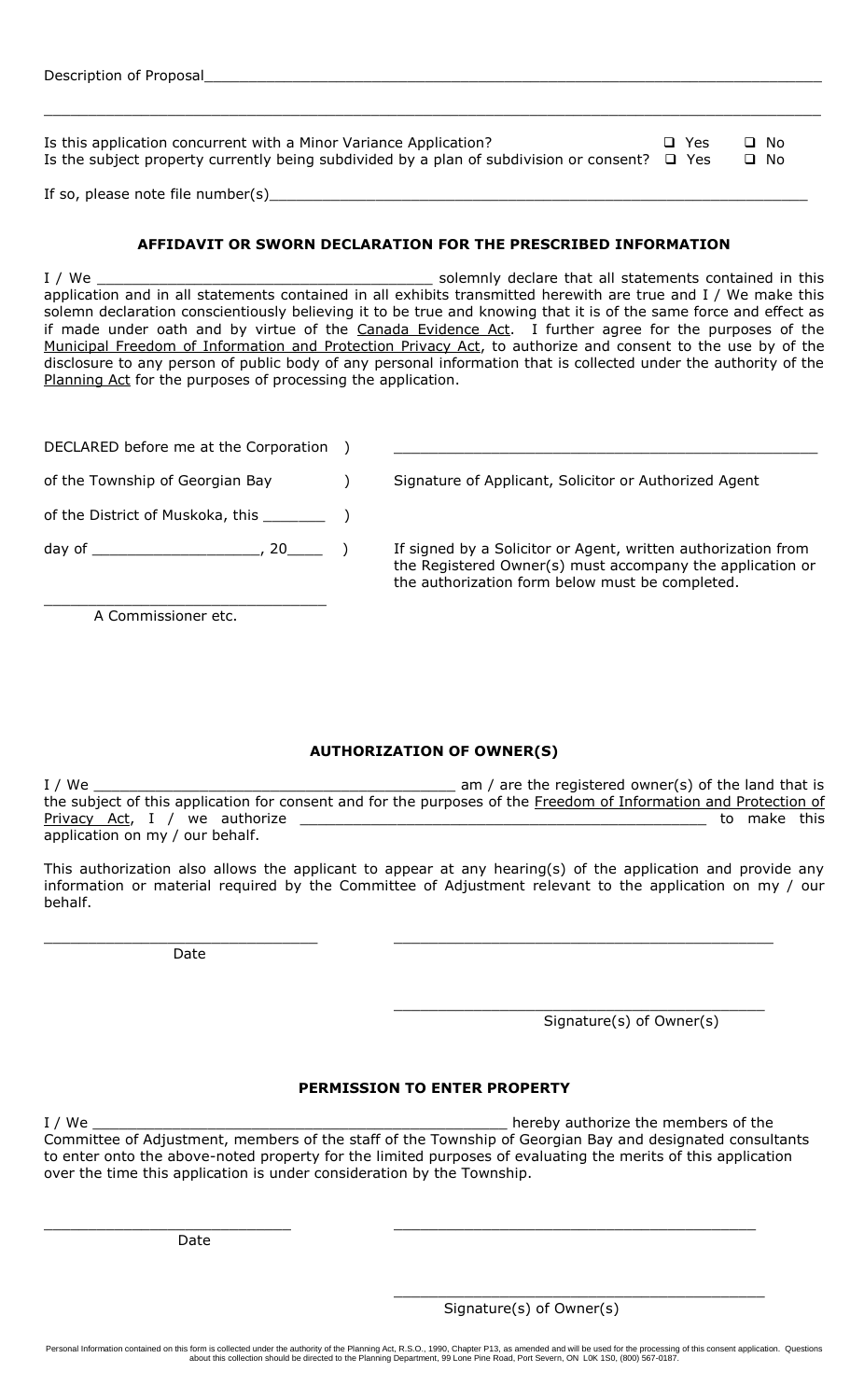Site Plan Agreement Fees:

**Legal Fee:** □ \$500.00 (Cheque payable to HGR Graham Partners LLP)

#### **Application Fee: Residential - \$525 (new building on a vacant lot) Residential – Included in 2014 Minor Variance Application fee Other - \$2,000**

**(**Cheque payable to the Township of Georgian Bay)

# **Amendment Fee: Residential - \$200**

 **Other - \$425.00**  (Cheque payable to the Township of Georgian Bay)

## **Required Documentation** (example on back of page)**:**

Unless otherwise advised by the Township Planning Department, all plans submitted for the Township Site Plan Approval must provide the following information and detail on the Plan. Failure to provide the required information will result in refusal of the application.

The Site Plan should be ruler drawn, (not freehand) to scale. The Plan will be registered on title, therefore, any existing buildings or structures that are not identified would be considered unauthorized and could create difficulty when applying for building permits in the future.

The following items are required:

- Title, location and name of owner
- A north arrow
- An accurate plan of the entire property drawn to scale
- Dimensions of the entire property
- Location and size of existing buildings and structures, docks and distances from any buildings or structures, streets and property boundaries
- Location and size of proposed buildings, structures including docks and distances from adjacent buildings and structures, streets and property boundaries
- Location and dimensions of septic tile field and well and distance from the road and lake
- Location of vegetation including trees and shrubs.

The following items are required where applicable:

- Location and dimensions of access driveways
- Parking and loading spaces and their dimensions
- Type of ground treatment for parking areas and entranceways
- Width of traffic flow areas
- Location of existing right-of-ways or easements
- Locations of watercourses and extent of flood plain (if flood elevation is known)
- Proposed drainage patterns
- Locations of prominent existing trees, shrubs, rock outcrops, or groupings thereof
- Location, extent and type of proposed landscaping
- Existing and proposed elevation where there will be a significant alteration to the existing grade
- Garbage storage, location and type

**NOTE:** All commercial establishments require a Site Plan Agreement with the Municipality, prior to issuing a building permit.

If you have any questions about this application, please contact the Planning Department for assistance at 1(800) 567-0187.